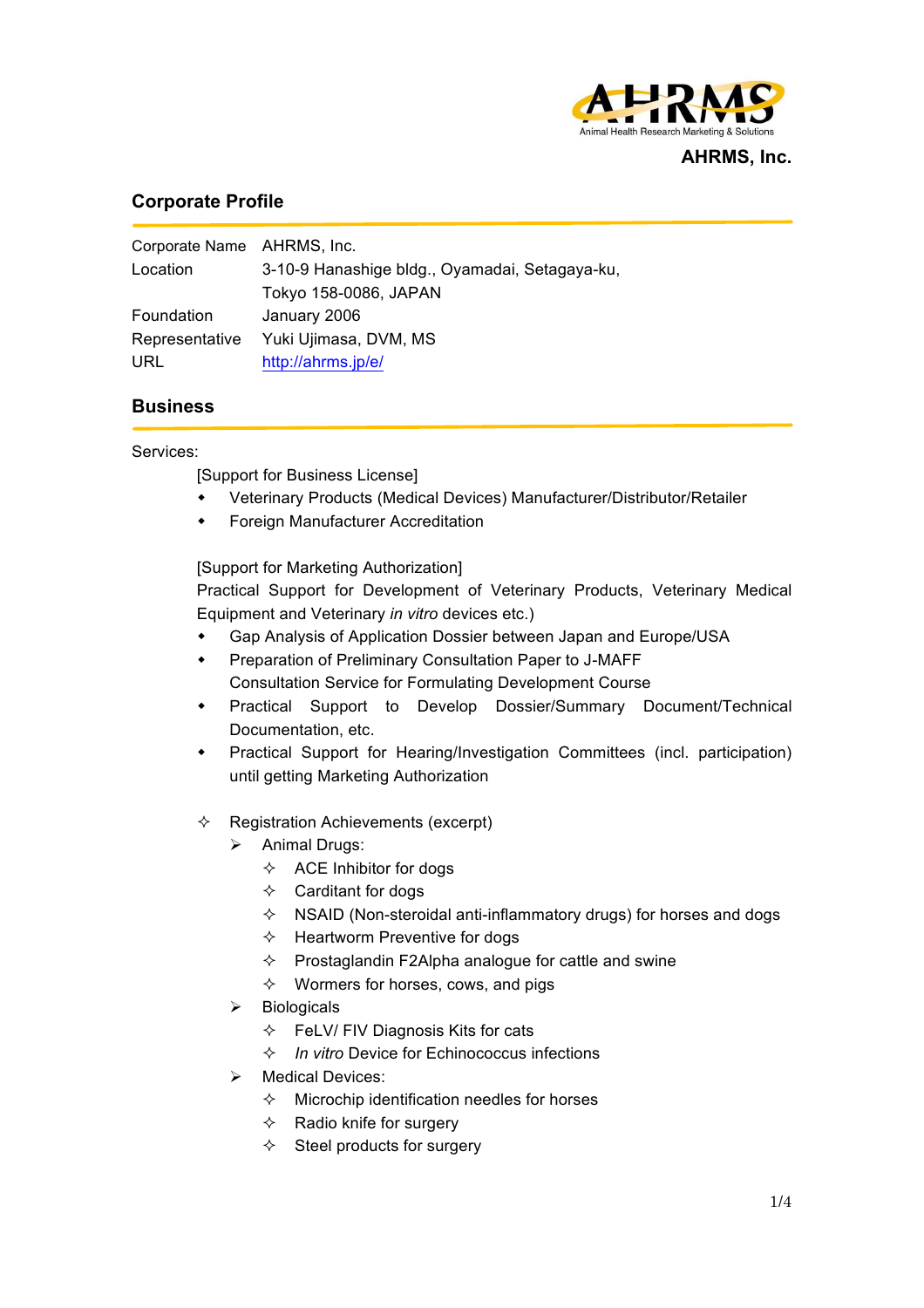

[Business Consulting]

- $\triangleright$  Strategy Formulation of New Market Creation
- $\triangleright$  Consultation Service for New Product Development and Launch
- Ø Tailor-Made Market Research/Industry Trend Research/Business and Investment Survey of Incorporated Enterprises
- $\triangleright$  Intermediate Agent for Corporate Alliance, etc.
- $\triangleright$  Company Training for New Recruit, Sales Staff, etc.

[Market Research]

Research by Face-to-Face/FAX/Web

- $\triangleright$  Survey of Practitioners
	- $\Diamond$  Survey for Possession Situation of Veterinary Medical Equipments
	- $\Diamond$  Market Research for New Product Entry
	- $\Diamond$  Acceptance Survey after Product Launch
	- $\Diamond$  Degree of Interest against Web Selling
	- $\Diamond$  Frequency of Clinic Visit (incl. Suggestion of Countermeasures for Declining Visits)
- $\triangleright$  Customer Satisfaction Survey (Manufacturer, Wholesaler, Practitioner, Pet Owner, etc.)

## [Japanese Agent Business]

- Ø Vetnosis (UK) (2012-) http://www.vetnosis.com/
	- $\Diamond$  Animal Health Service (Annual Subscription)
	- $\diamond$  STORM Forecast
	- $\Diamond$  vPAT-Online (veterinary Portfolio Analysis Tool)
	- $\Diamond$  Animal Health in Focus
	- $\Diamond$  Emerging Asia Outlook
- $\triangleright$  Brakke Consulting, Inc. (2014-)

Web Solutions / Products

- w iPad/iPhone/Android Application Production
- Website Production/Management
- Web System/Database System Production
- Pet Food Home Delivery System

Public Affairs / Contracted Business

- Chairman, Committee for Mockup of Veterinary Diagnosis Kits (2014)
- Chairman, Committee for Mockup of Veterinary Medical Devices (2013)
- Japan Industry Representative, VICH Electric Submission Working Group (2013-)
- Consortium for Japanese Veterinary Medicinal Products Manufacturers (2012-)
- Consortium for Development of FMD Rapid Diagnosis Kit (2011-)
- Consortium for Regulatory Reform of Animal Health Products (2010-)
- \* Consortium for International Harmonization of Animal Health Products (2010-)
- Committee for Promotion of Safe Use of Eco Feed (2009-)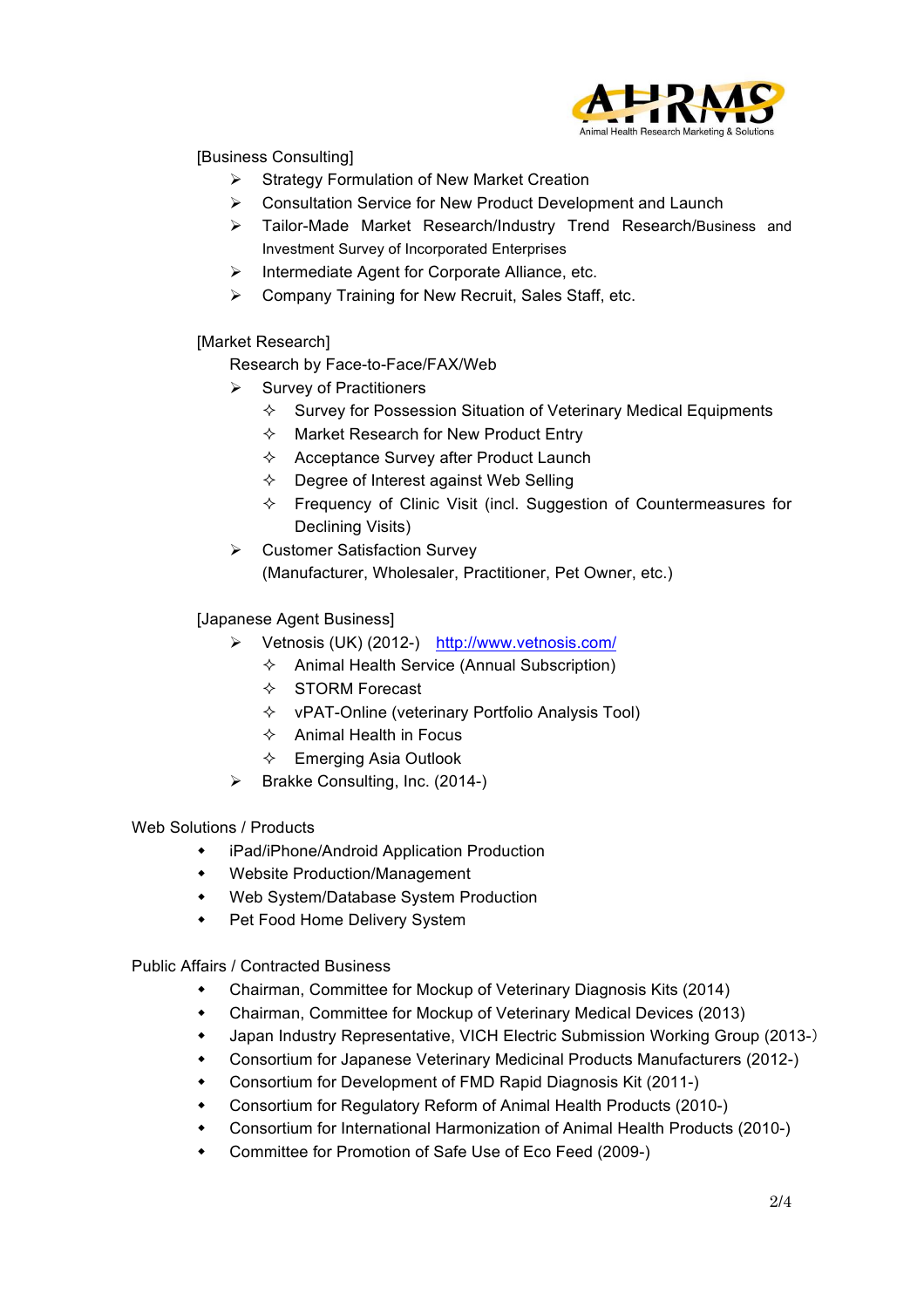

- Preparation of Animal Health Products Marketing Approval Application Summary Report Exploratory Committee (2009)
- Committee for Establishment of Veterinary Information System about Pet Food Safety (2009)
- Japan Industry Representative, VICH Pharmacovigilance Working Group (2008-)
- Development of Positive List Value Search System (2007)

## Writing Career

 $\bullet$  Journal of the Japan Veterinary Medical Association

Japanese Veterinary Medical Association

- JVPA Digest Japan Veterinary Products Association (See Ujimasa(2010) Trend of Restructuring Vet Pro Industry & Current Status of Animal Business. JVPA Digest (Eng. Translation).pdf)
- V-MED Animal Clinic Management Forum
- NEC BIGLOBE Muse **Animal Clinical Research Foundation** And many others

#### Lecture

- 2015
	- $\triangleright$  How to Prepare for Pet Population Decreasing
	- $\triangleright$  Year for Reform of Management from Wait Mode to Attack Mode
- 2014
	- $\triangleright$  Japanese Animal Health Industry Overview
	- As Joint Seminar with Brakke Consulting, Inc. in Las Vegas, NV
	- $\triangleright$  Animal Hospital Management Seminar
- 2013
	- $\triangleright$  Current and Future Situation of Animal Health Industries
- 2012
	- $\triangleright$  Veterinary medicines will be industrialized.
	- Ø Vets' Anti-Commodity Strategy Dealing with Pet Population Decreasing
- 2011
	- $\triangleright$  Role of Manager in Animal Hospital
	- $\triangleright$  Current Actual Business Status of Animal Hospitals in Japan
- w 2010
	- Ø Feline Practice to Strengthen Your Business Management
	- Ø Animal Health Market Outlook and Selling/Development Strategy in Light of Industry Trends in Japan, USA and Asia